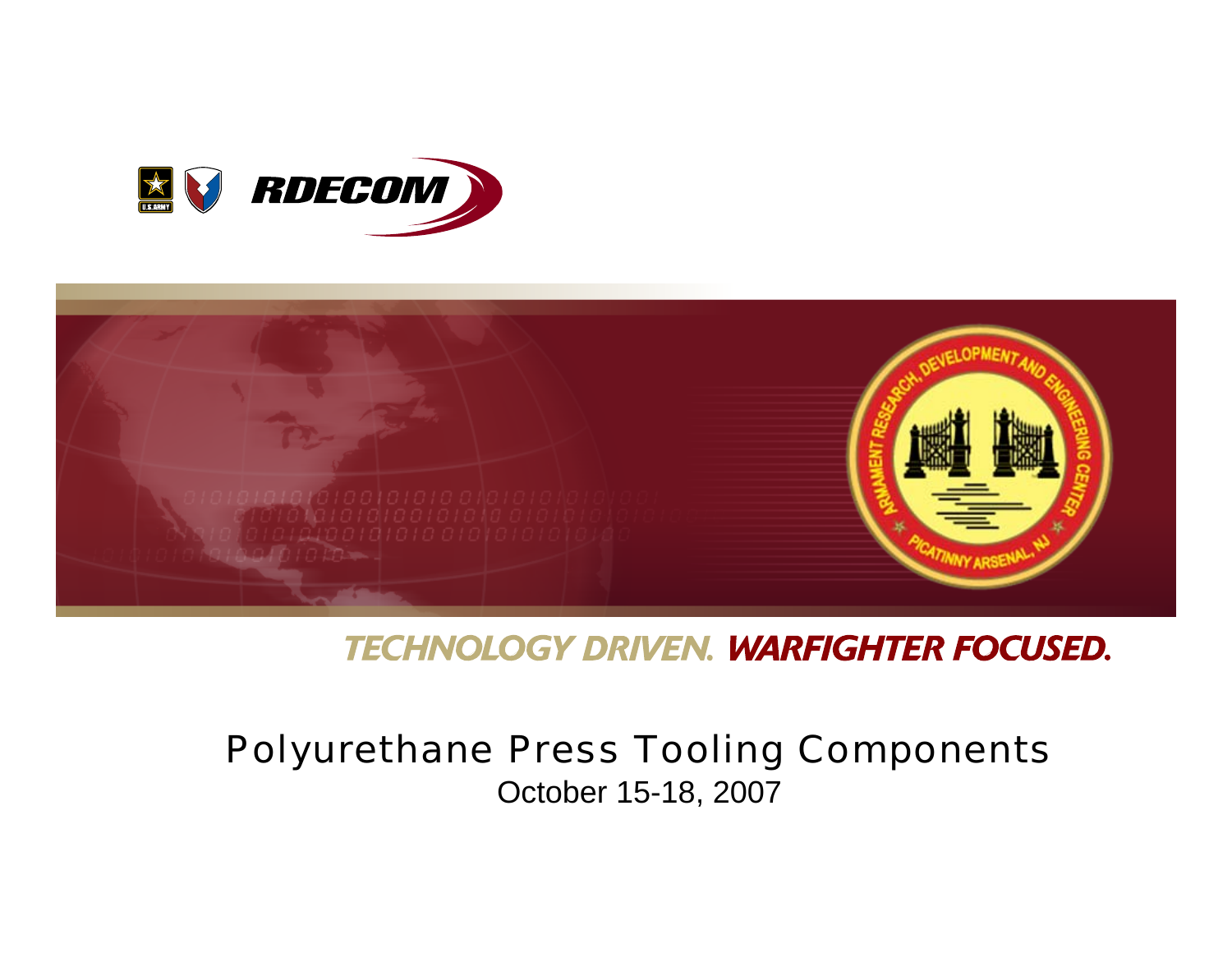



Press Ram

¾ Dynamic conditions

RDECO

- ¾ Tool impingement
- ¾ Tight tool clearances
- ¾ ARDEC is developing a solution using high-solids polyurethane.

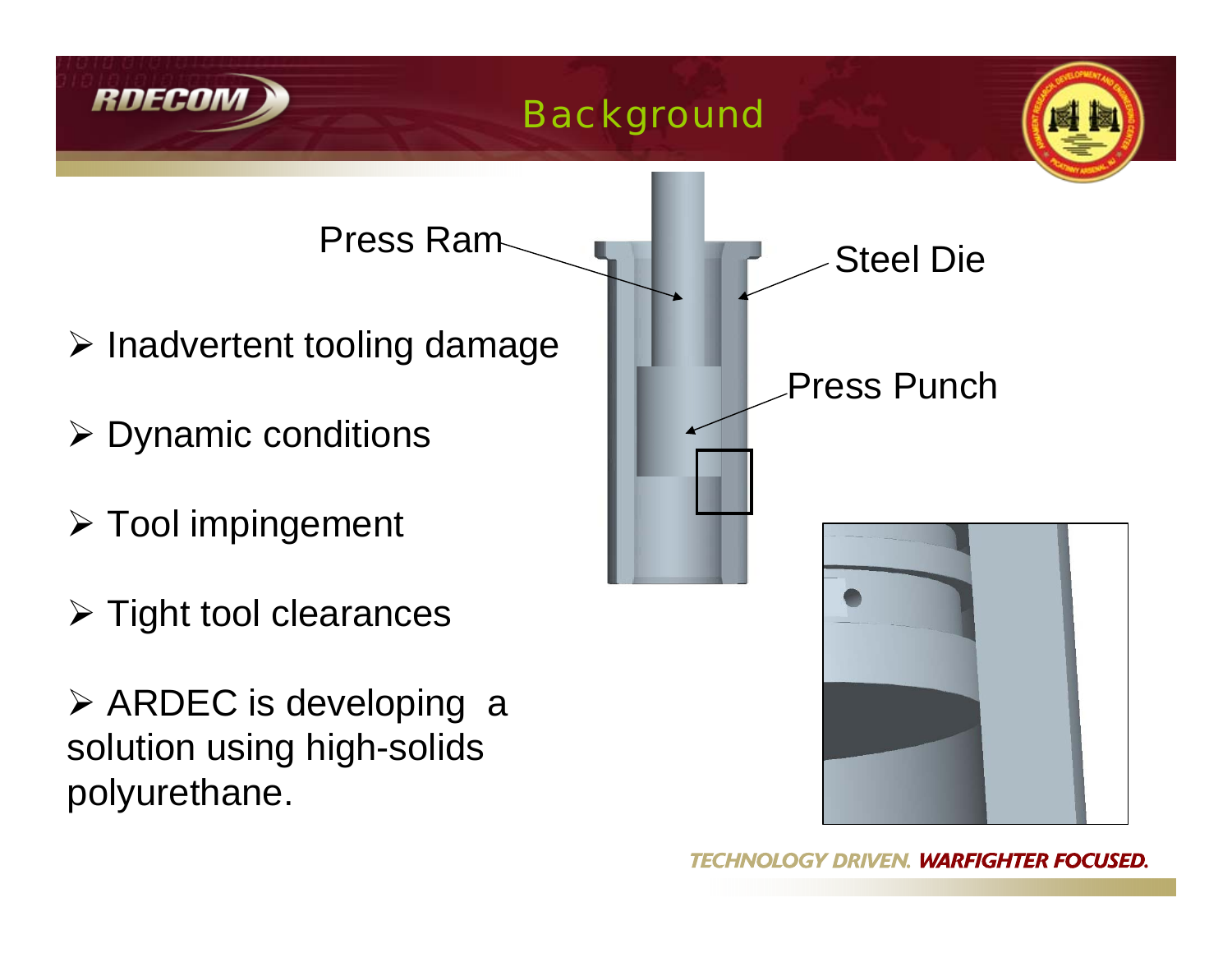



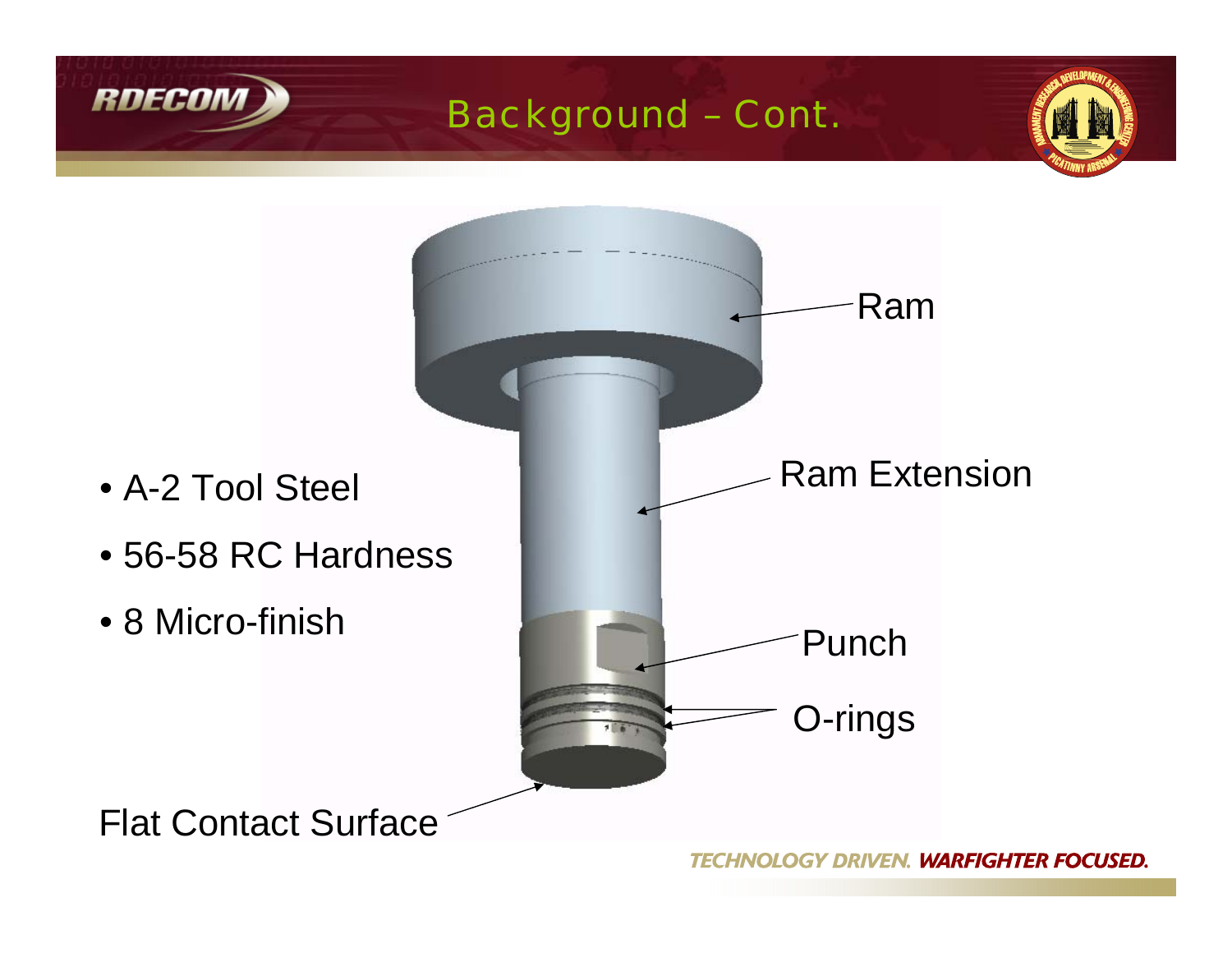





**Problem:** Tooling damage caused by sharp leading edge *and* close punch-wall clearance.

Solution: Replace the sharp leading edge with high durometer

Leading Edge – Sharp

Close Clearance Ø.005"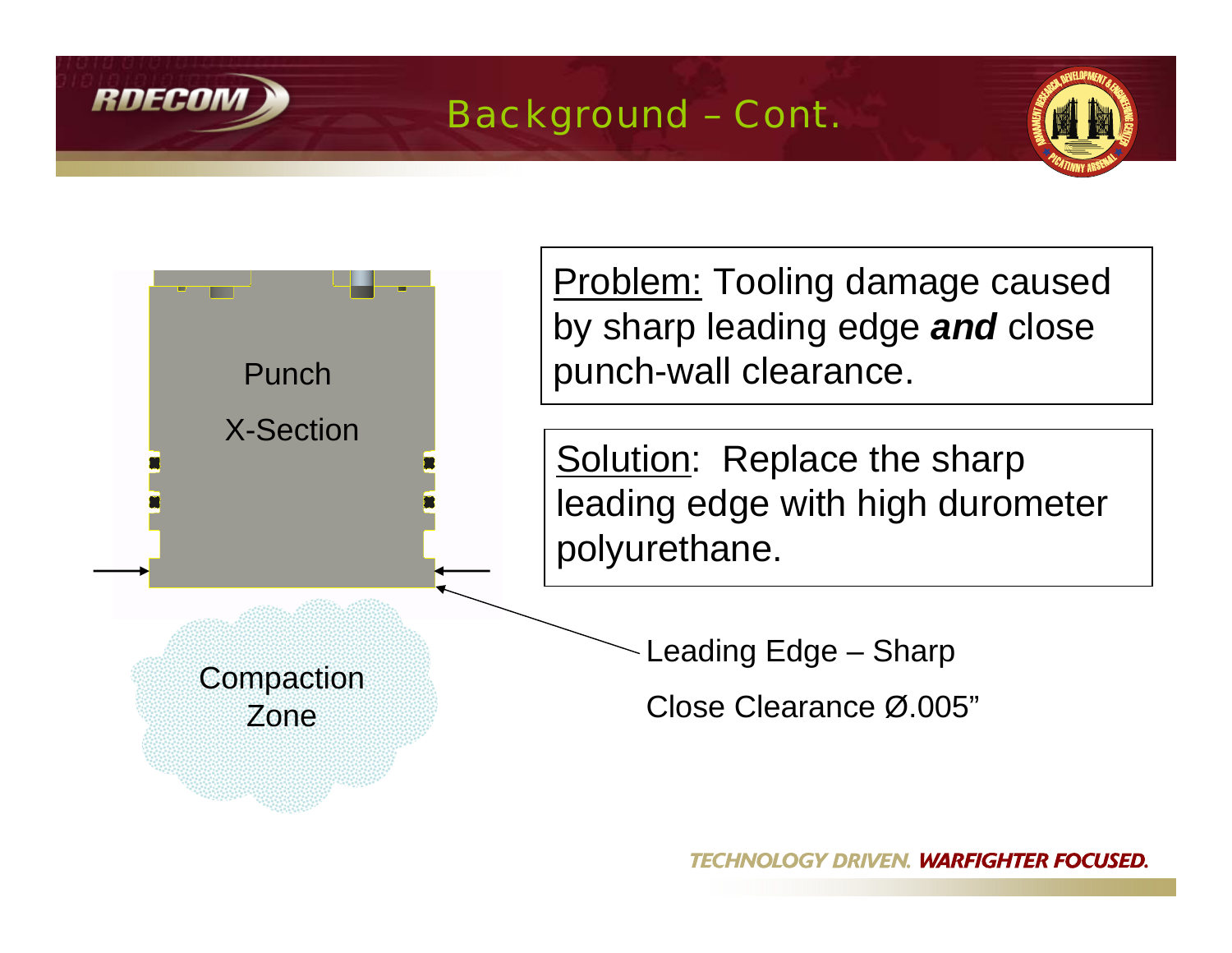



- $\triangleright$  Tool is machined and substratum etched.
- $\triangleright$  Urethane is cast onto the substratum.
- $\triangleright$  Cured urethane is finish machined to size.
- $\triangleright$  Bond is stronger than the urethane in shear.
- $\triangleright$  Can be removed and reprocessed if damaged.

Urethane On-lay

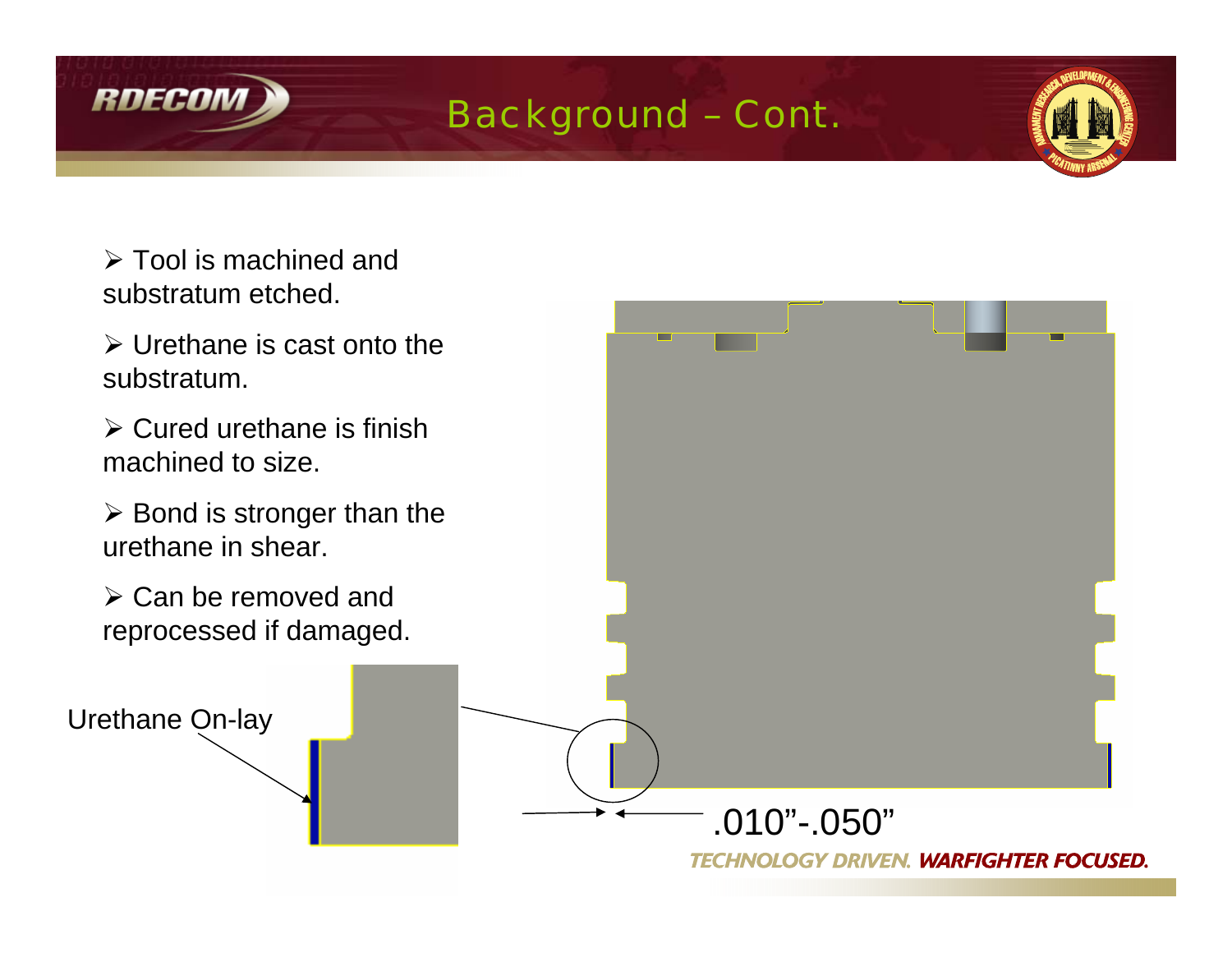



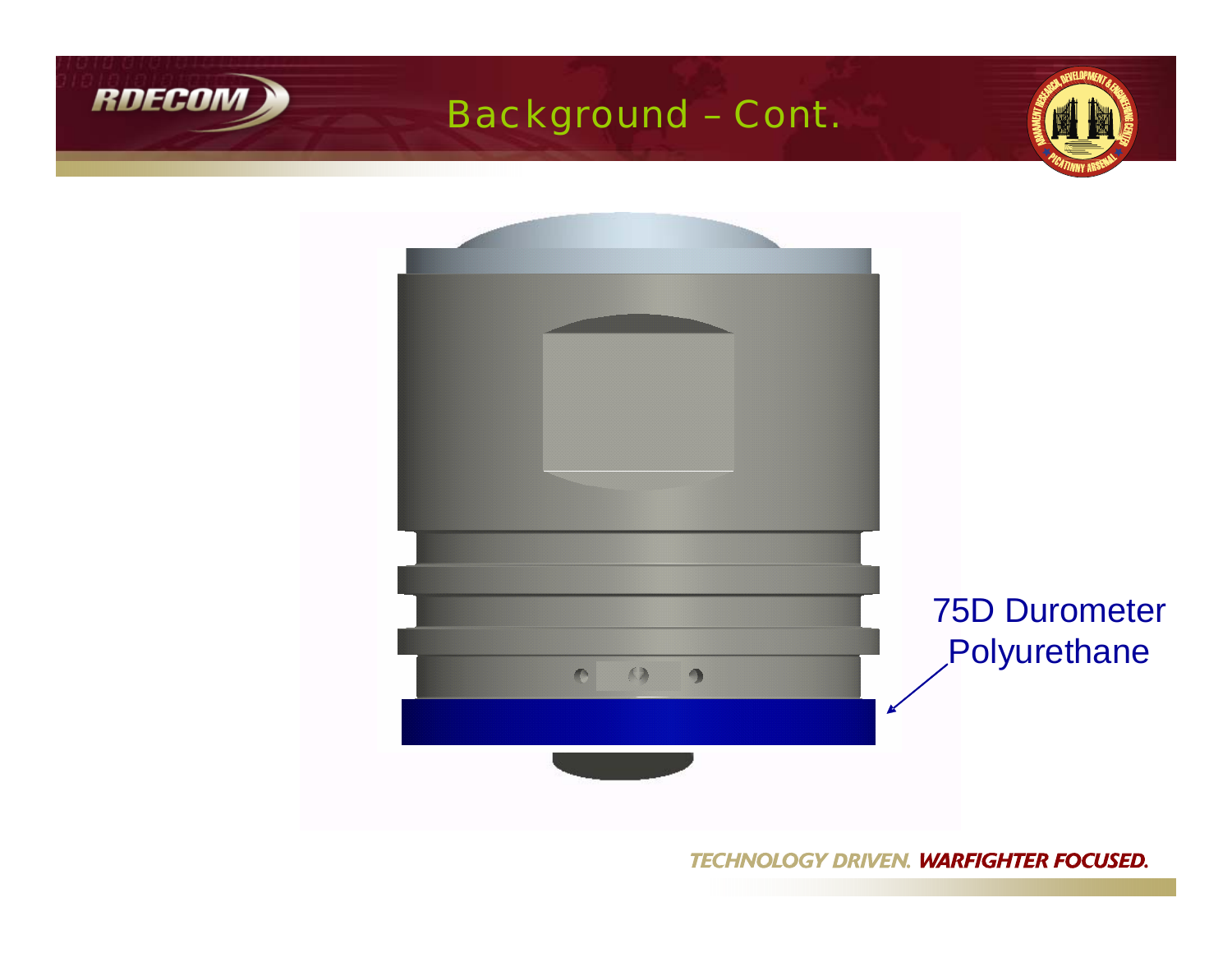

## Design and Development





- ¾ Press-loading 120mm tank warhead with PAX-3.
- $\triangleright$  Case extension holds HE powder.
- $\triangleright$  Threaded joint.
- ¾ Barrier to prevent HE extrusion into thread zone.
	- ¾ sealant, o-ring, gasket (non-fixed)
- ¾ Polyurethane component provides a perfect seal.

#### **120 mm Warhead Case**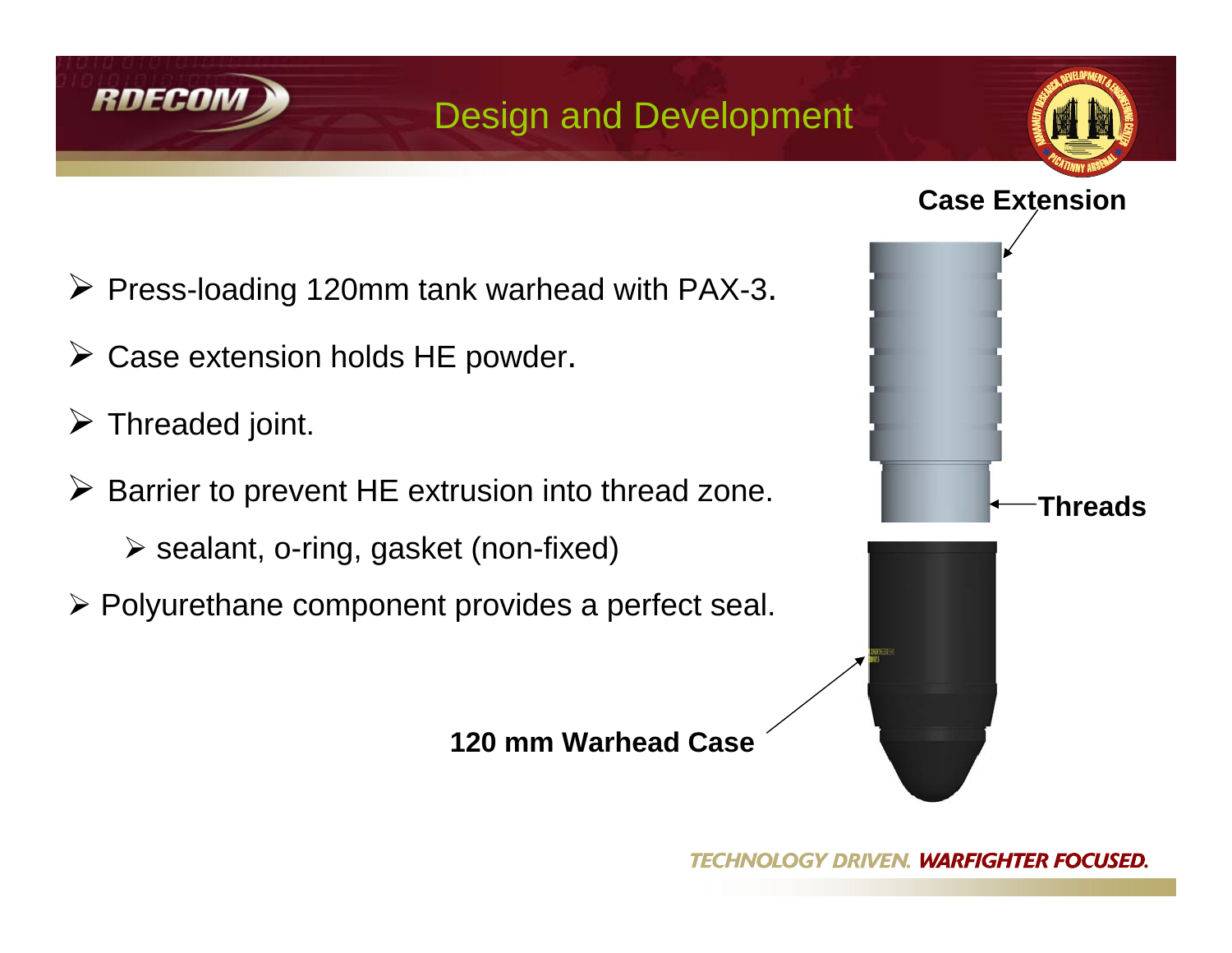

#### Design and Development Urethane Thread Barrier



¾ Two features : Chamfered Edge and Leading Threads.

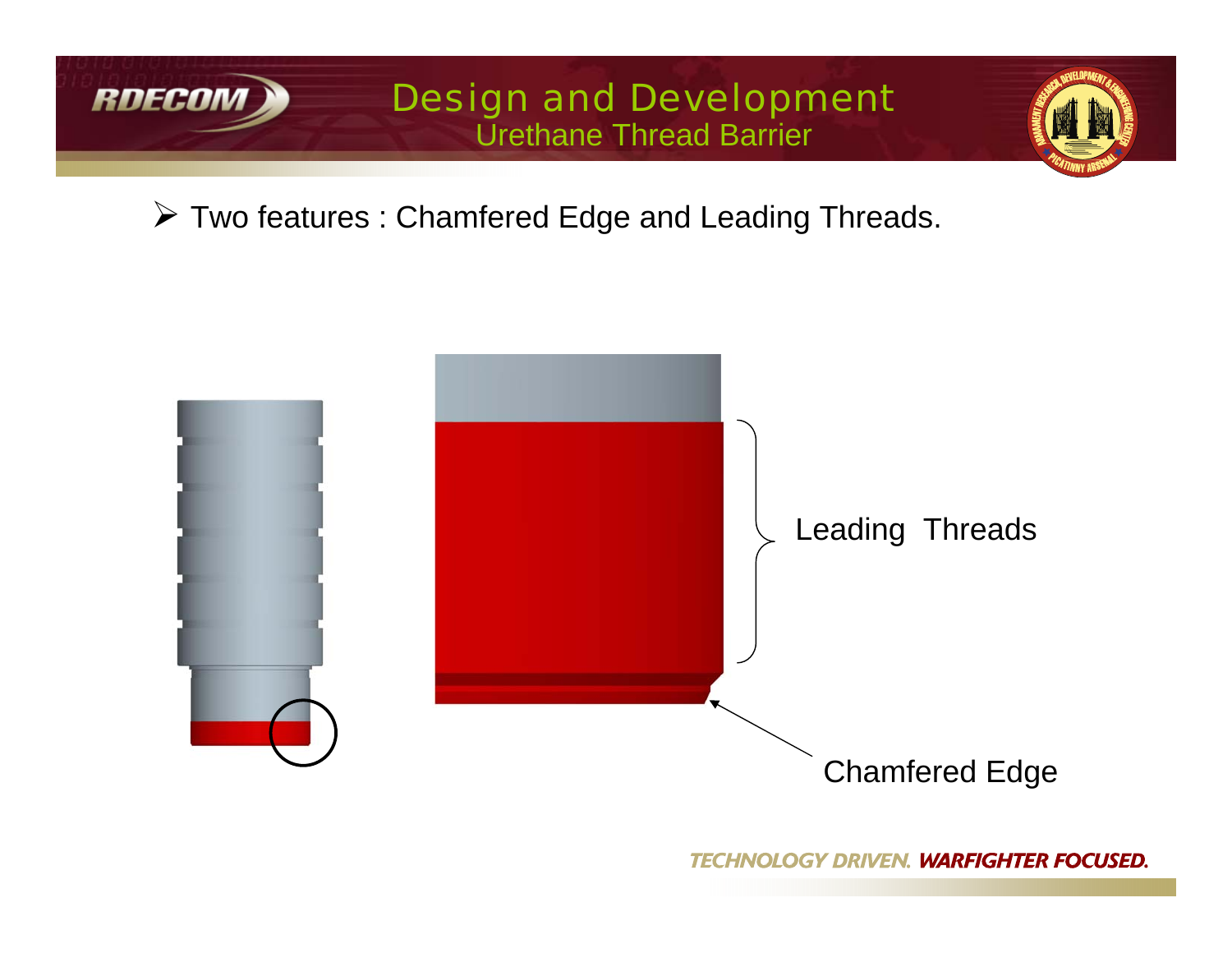

### Design and Development Urethane Thread Barrier

- $\triangleright$  FEA used to optimize design.
- ¾ Subsequent design improvements.
- ¾ Excellent results: Zero flash and clean threads.

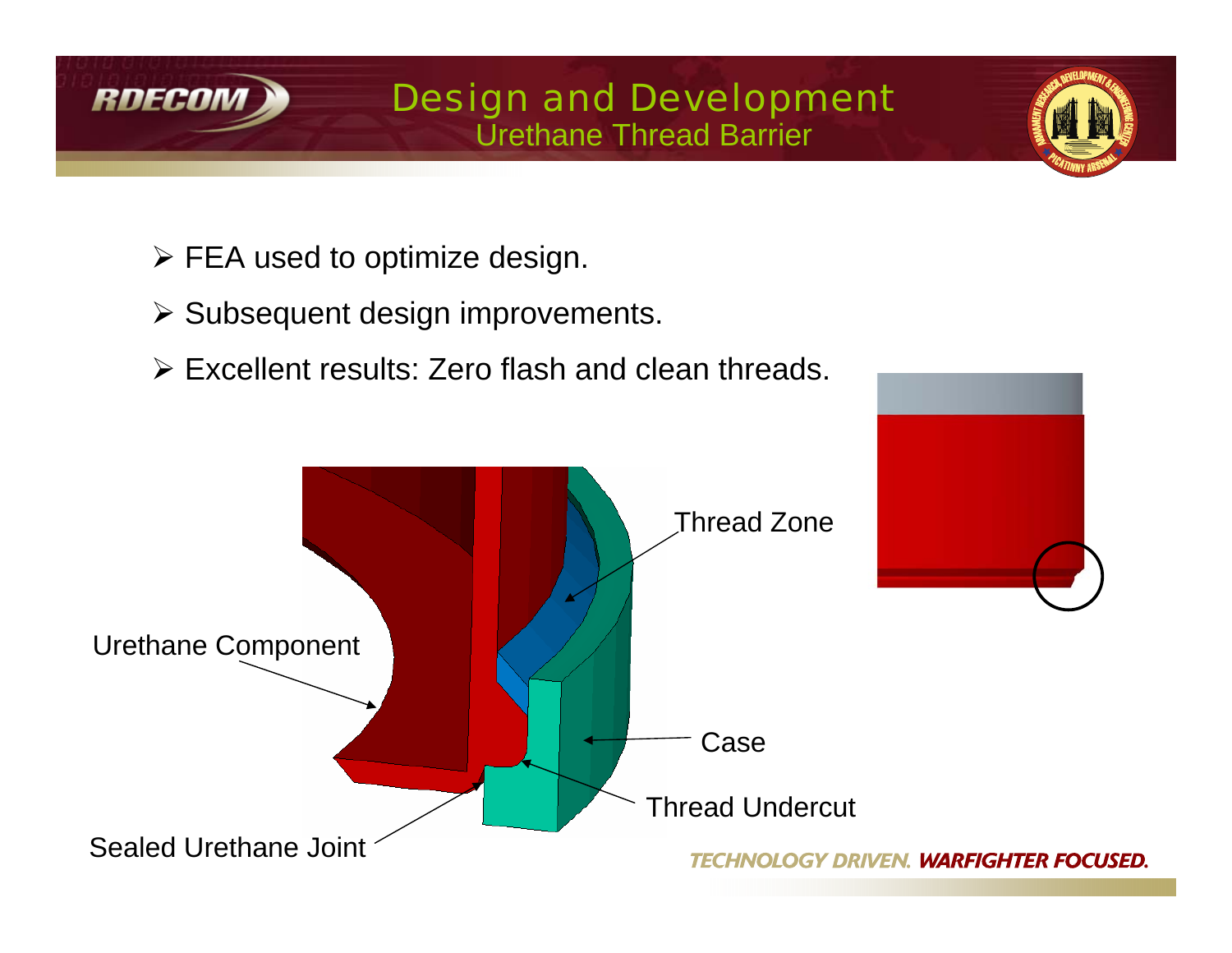

### Design and Development Casting and Machining



- ¾Casting Process: hardness, lubricity, color, anti-static, etc.
- ¾Machining Issues: varied and difficult, but not insurmountable.





Urethane cast onto steel substratum

Finished part with threads.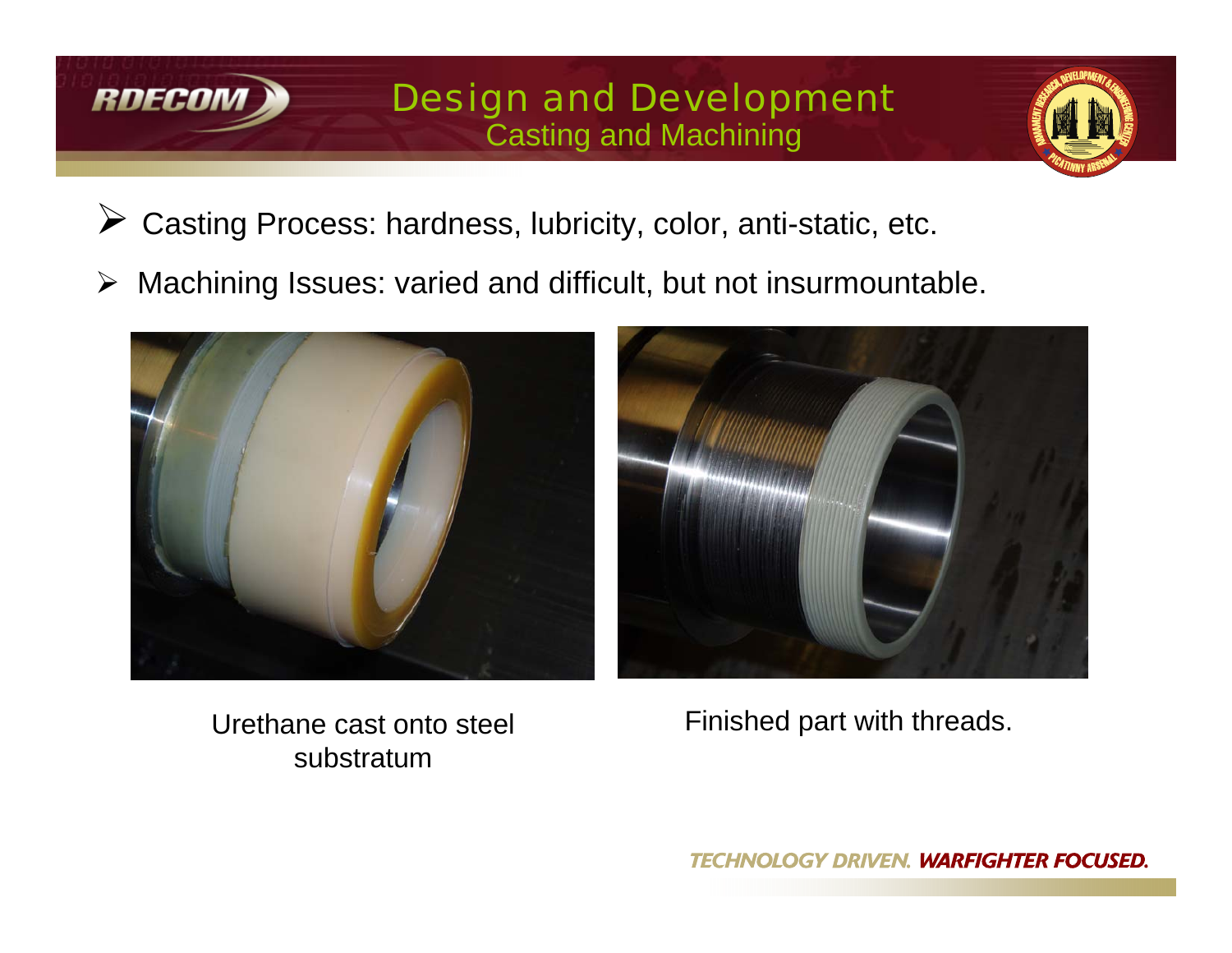

#### Design and Development Finish Punch Guidance



¾ Stack of tolerances increases hazard of tooling impingement.

¾ Polyurethane component designed to guide punch through the pressing stroke.

¾ Substratum machined leaving 0.050" finish stock.

 $\triangleright$  Final machining of steel and urethane



Machined Substratum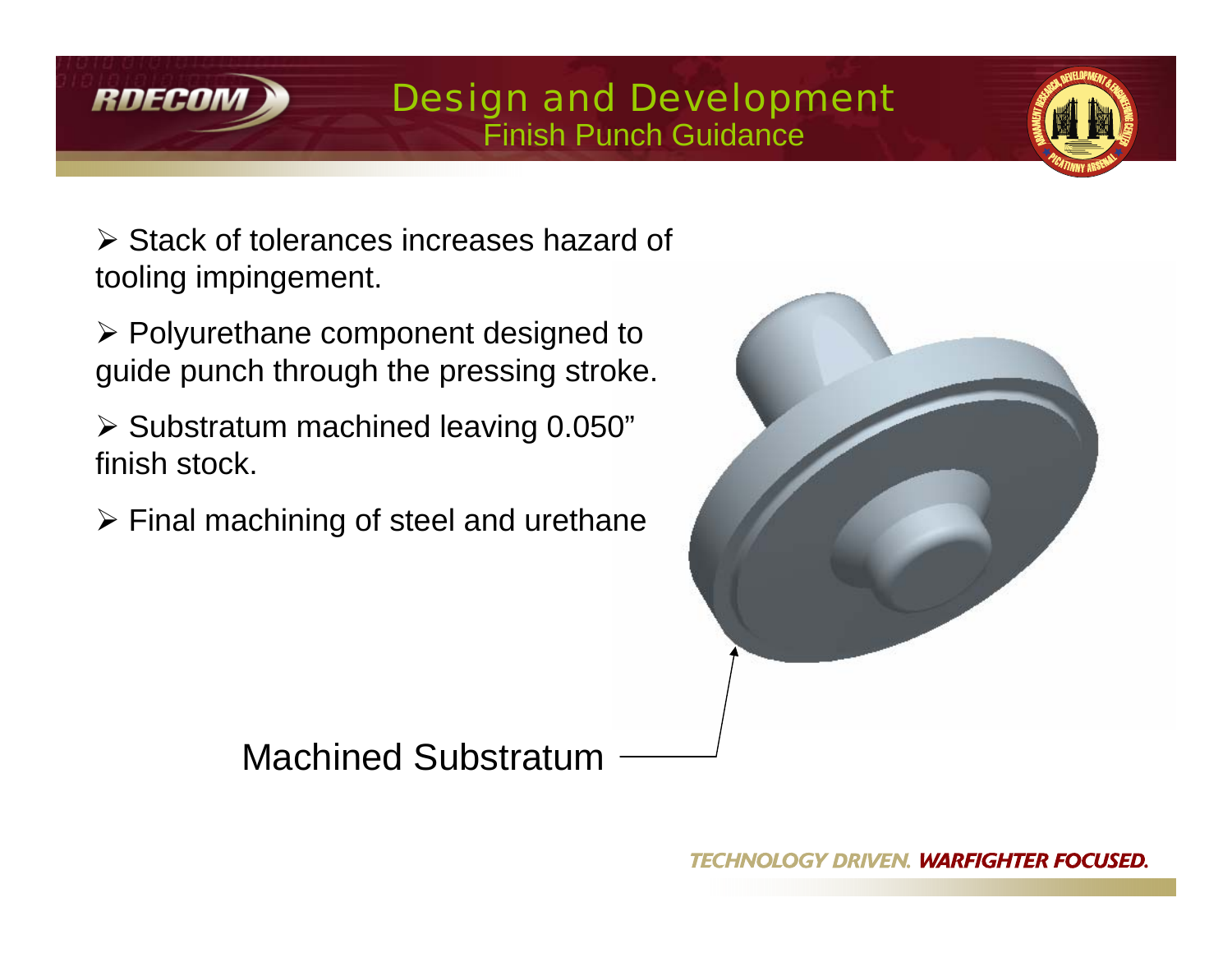

#### Design and Development Finish Punch – Guidance Component



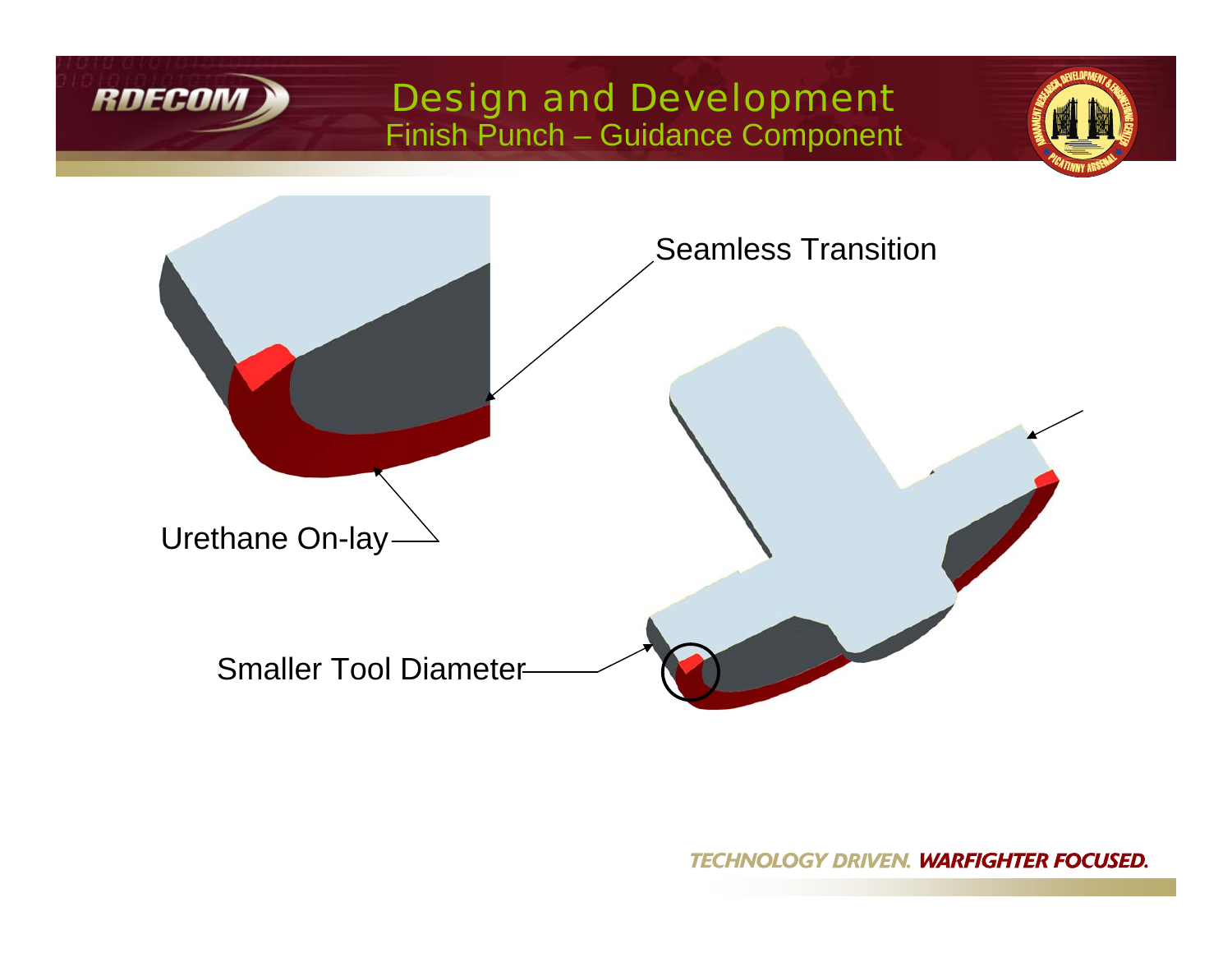



- $\triangleright$  Inert trials show excellent results.
- $\triangleright$  Typical pressing parameters
- $\triangleright$  Shallow indentations from granules.
- ¾ No flashing or tear-away or tool damage.

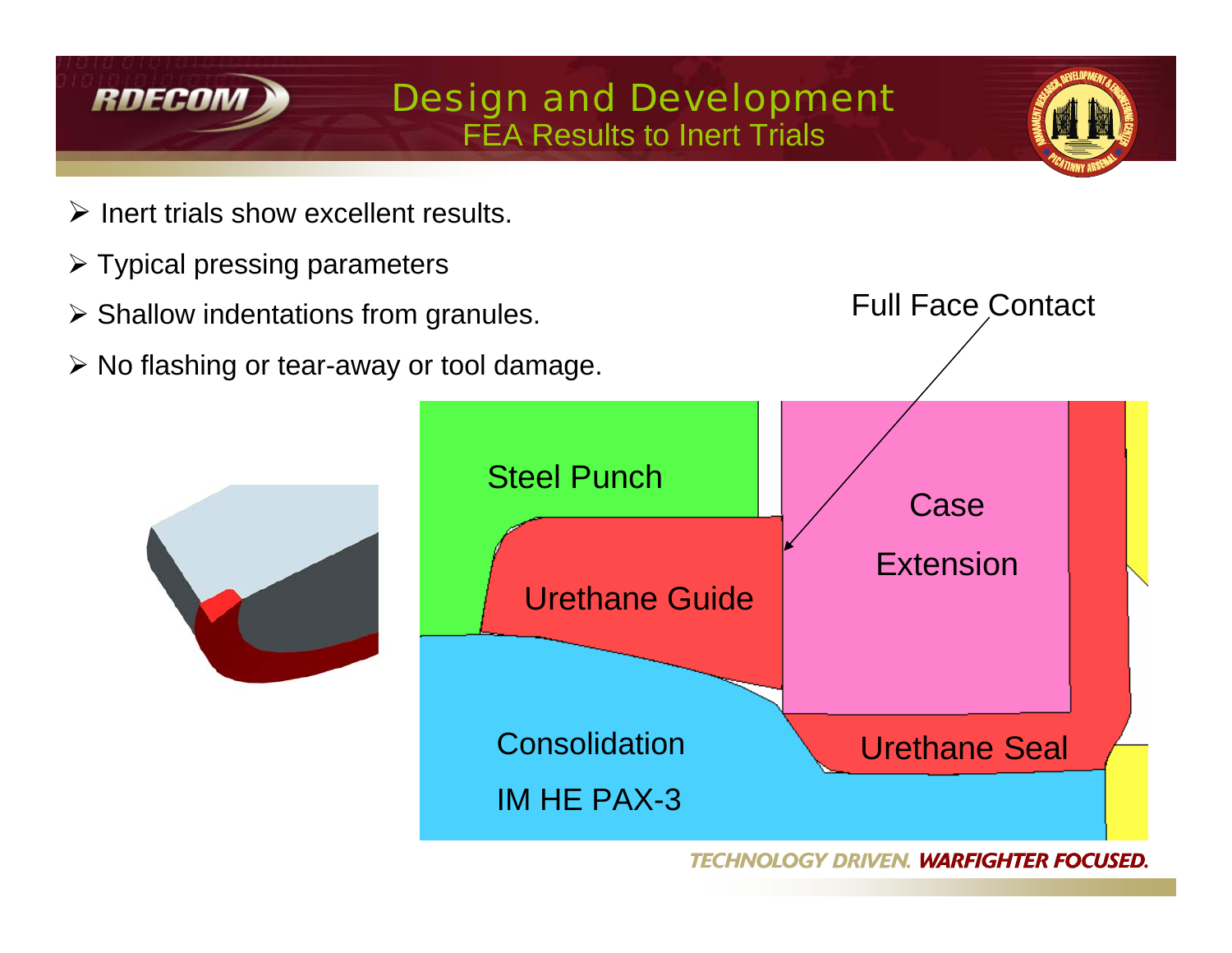

### Design and Development Punch Casting and Machining





Cast Urethane on steel substratum

 Finished punch face with urethane component.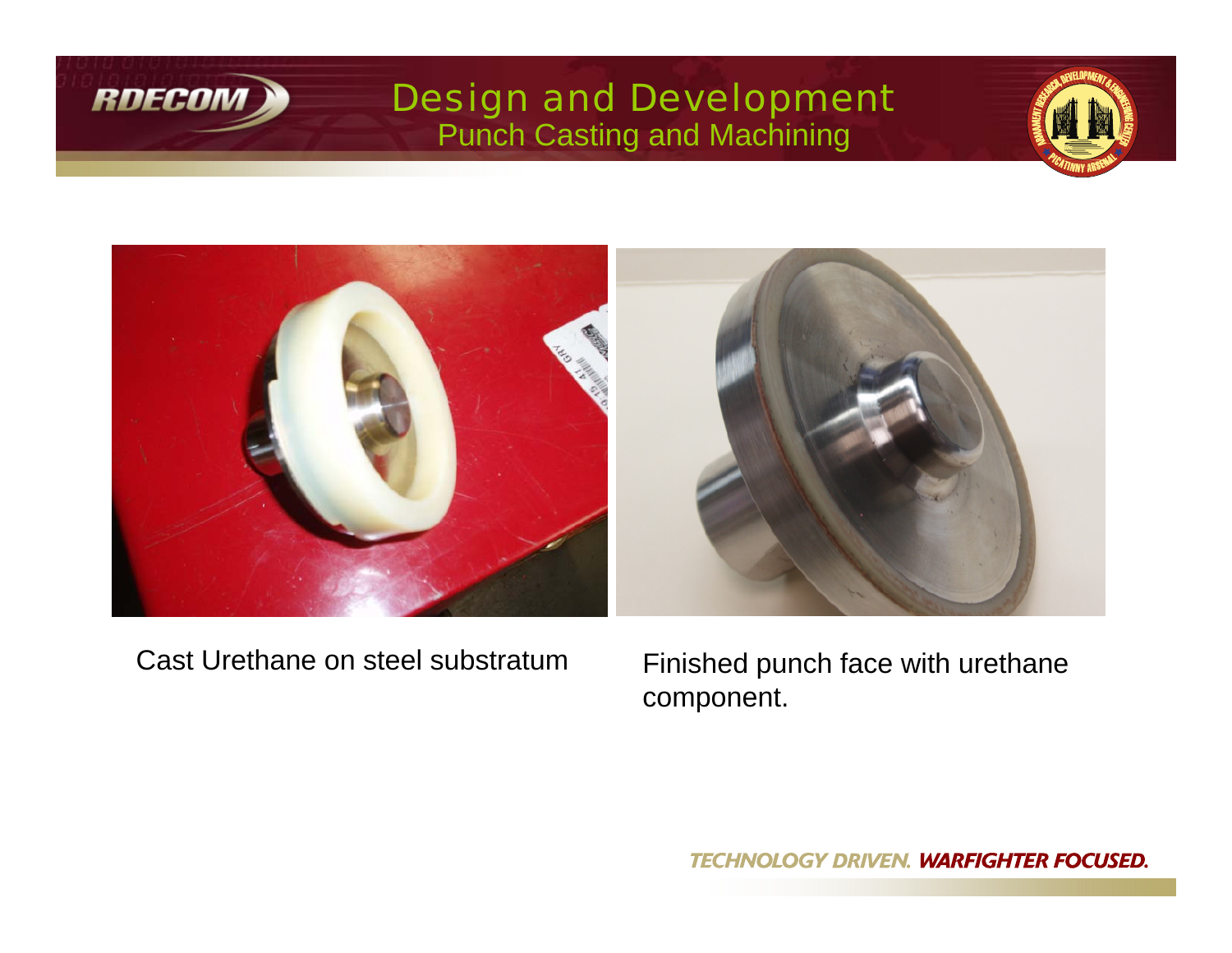

## Advantages



- $\triangleright$  Easily bonded to steel tooling.
- $\triangleright$  Easily molded and machined.
- $\triangleright$  Can be formulated for static dissipation.
- ¾ Non-sparking
- ¾ Working temperature range: -40°F 160°F
- $\triangleright$  Behaves as incompressible hydraulic fluid.
- ¾ Volume unchanged under load.
- ¾ Deforms under a load
- ¾ Highly resilient
- ¾ Unlimited geometry
- $\triangleright$  Sacrificial and renewable
- $\triangleright$  Low friction against steel

¾ Compatible with HE PAX-3 (*All combinations of HE formulations and urethane formulations should be tested for compatibility.*)